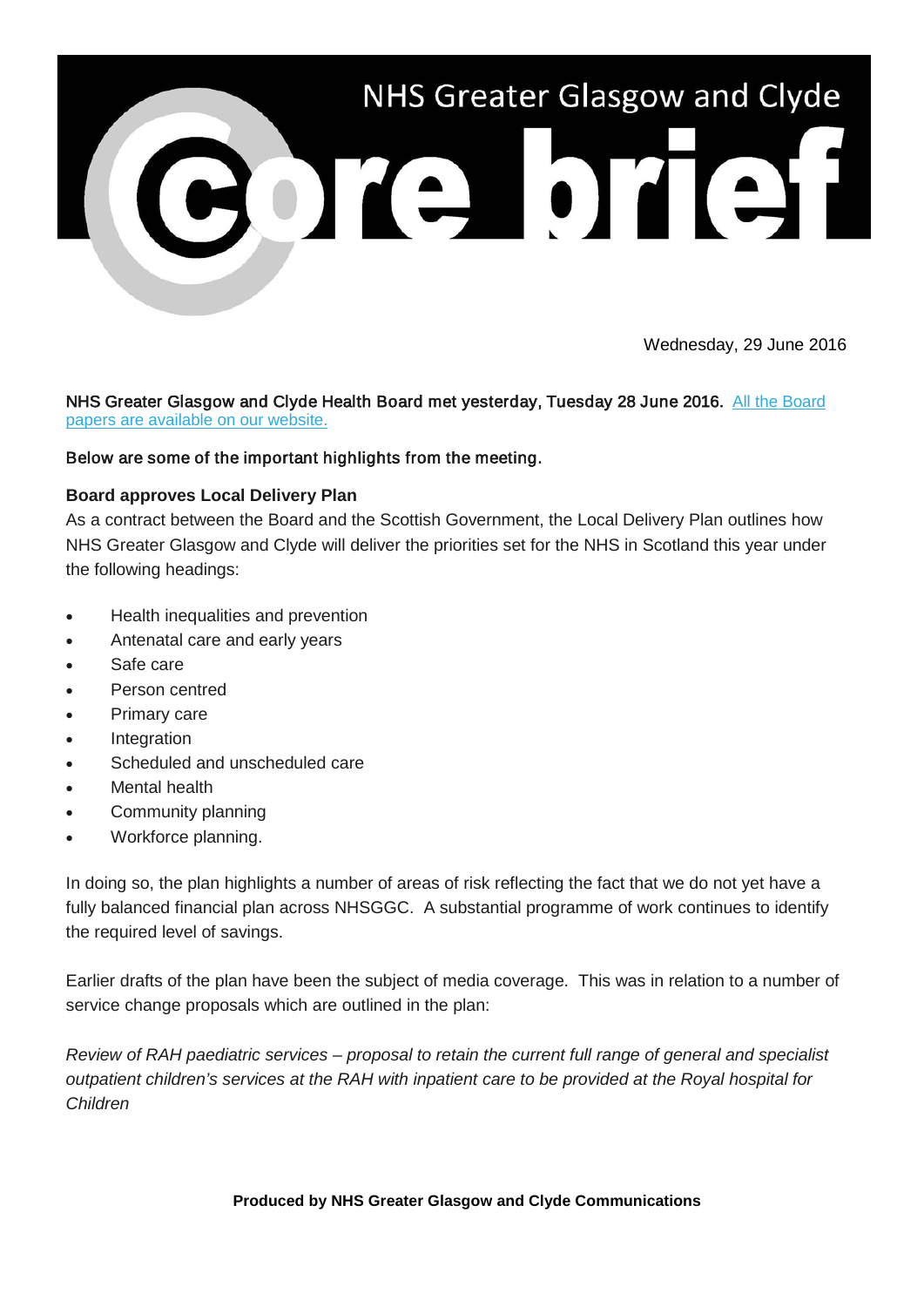*Review of Clyde Birthing Services – proposal to retain all ambulatory services at the Vale and Inverclyde CMUs with midwife led births in RAH, PRMH and the QEUH or at home. Finalising the proposals on these services will be made within the context of the current national review of maternity services.* 

*Review of the Centre for Integrative Care (CIC) inpatient services – proposal to deliver the full current range of CIC services on an ambulatory care basis...this reflects the fact that the majority of patients at the hospital are now local.*

*Review of inpatient rehabilitation services – proposal to transfer inpatient rehabilitation from Lightburn to Gartnavel General Hospital with ambulatory care continuing to be delivered in the East End. Under the proposal, the Parkinson's service will continue to be delivered in the East End.* 

The Board debated whether the Plan should or should not include these proposed service moves, with concerns expressed by some members that they were being included when similar proposals made previously had not been supported at government level. Local councillors wished also to record the local reaction to proposals which would see services being re-located.

The Board heard that these service change proposals were being brought forward because of an emerging clinical consensus that changes were necessary.

Children in Clyde requiring complex care should have access to the same specialist services that young patients in Greater Glasgow receive and elderly patients begin their rehabilitation sooner if they have all the services and support available on an acute hospital site.

It was also reported that the number of births taking place in the IRH and Vale CMUs remained exceptionally low.

Following a vote of the board, it was agreed that the four services changes outlined in the Plan should be brought to the **August 2016** Board meeting for approval to launch a process of public engagement.

With this, the Local Delivery Plan 2016/17 was approved by the Board. Click here to read the full Board [Paper](http://nhsggc.us12.list-manage2.com/track/click?u=0f385b5aea37eaf0213bd19fb&id=04b729b5d1&e=5af5e1832c)

# **Consolidated Accounts and Auditor's Report 2015/16**

The draft set of accounts for the year to the end of March 2016 were approved by the Board. Last year, the Board met its three financial targets in-year. Financial balance was achieved through the use of £20 million of non-recurring funds.

• Achievement of overall savings target of £59.6 million included £11.5milion met from nonrecurring savings.

• Whilst the corporate and partnership parts of the organisation managed to achieve operational financial balance, the acute division recorded an overspend of £9.9 million.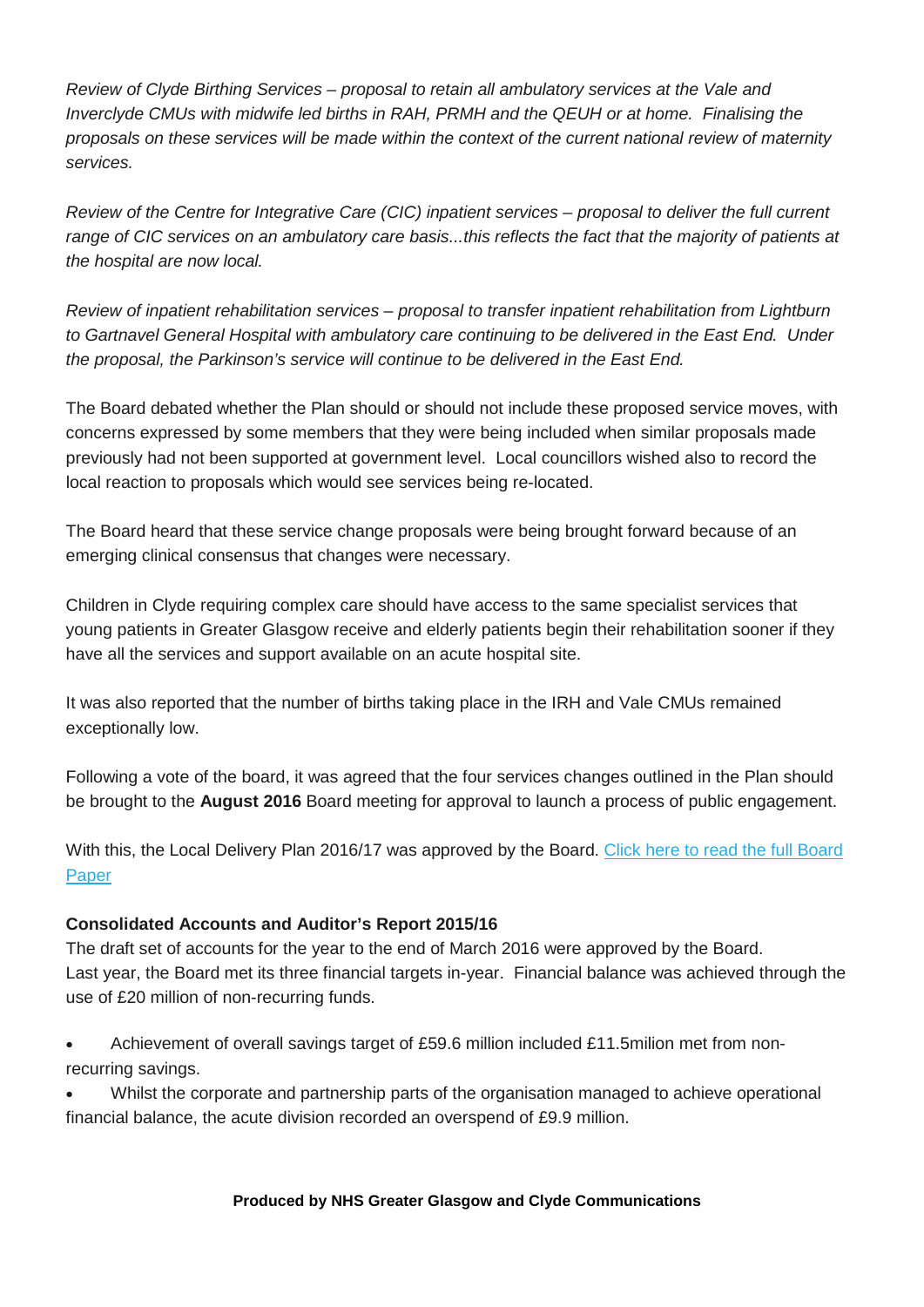Audit Scotland have issued an unqualified opinion that the 2015/16 financial statements show a true and fair view. They also report that NHSGGC, in keeping with the rest of NHS Scotland, will continue to operate in a period of austerity with limited funding uplifts, increasing cost pressures and a growing demand for services.

The approved set of accounts will now be submitted to the Scottish Government and will be published once they have been laid before parliament.

## **Proposed Financial Plans 2016/17**

The draft Financial Plan for 2016/17 was approved by the Board.

The budget for 2016/17 includes an increase in the resources available to NHSGGC. However increased patient demand for existing and new services and rising costs including increasing medicine and staff costs, mean that this year, NHS Greater Glasgow and Clyde faces the significant and unprecedented challenge of requiring £69 million of recurrent in-year savings to break even.

The Plan identifies various savings schemes rated according to their ability to be achieved and impact, developed over a number of months in consultation with staff side and with Scottish Government. All savings have been identified in line with our strategic direction and ensuring that high quality and safe patient services are prioritised.

Savings totalling £44.8million (full year effect) have been identified in schemes rated with a higher likelihood of implementation and a further £11.7 million savings (full year effect) in schemes where there is some risk in achievability.

Work continues to identify the remaining gap of £10 million. However the Board approved the level of risk inherent in the Financial Plan and approved the use of reserves and non-recurring funds to manage the budget in-year. [Click here to read the full Board Paper.](http://nhsggc.us12.list-manage.com/track/click?u=0f385b5aea37eaf0213bd19fb&id=3396a6a469&e=5af5e1832c)

### **Transfer of Drumchapel OOH service to Gartnavel gets go-ahead**

Following the decision to withdraw services from Drumchapel Hospital, the OOH service will be the only remaining service on site – using a small area at the hospital for a few hours each week.

A period of engagement over the last few months has sought views on a proposal to relocate the Centre to a consolidated service at Gartnavel.

Noting that only 28% of patients that use the Centre come from the local Drumchapel area, the engagement process examined issues of accessibility and the clinical case for change.

A detailed transport assessment confirmed that for most of the catchment population, Gartnavel has the better access of the two sites.

A lack of GPs available to provide cover has led to regular closures across the Out of Hours service. Consolidation at GGH makes best use of the clinical workforce by creating a more sustainable staffing.

The Board debated the proposal and the decision to progress with this option in advance of the wider Out of Hours review being taken forward within NHSGGC. However in view of the fact that it is not viable for the OOH service to remain on the Drumchapel site once all other services are transferred to GGH, the Board agreed to the proposal. [Click here to read the full Board Paper.](http://nhsggc.us12.list-manage1.com/track/click?u=0f385b5aea37eaf0213bd19fb&id=d1300b9e5a&e=5af5e1832c)

#### **Improving the care of older people**

Nurse Director, Dr Margaret McGuire, is chairing a newly-established group to deliver the 'best care for older people' and take forward a programme of improvements across NHSGGC.

Amongst the initial actions taken by the group is the roll out of new standard to assess all patients at risk of delirium on arrival at hospital so that plans can be put in place to treat or prevent the development of delirium whilst in hospital.

#### **Produced by NHS Greater Glasgow and Clyde Communications**